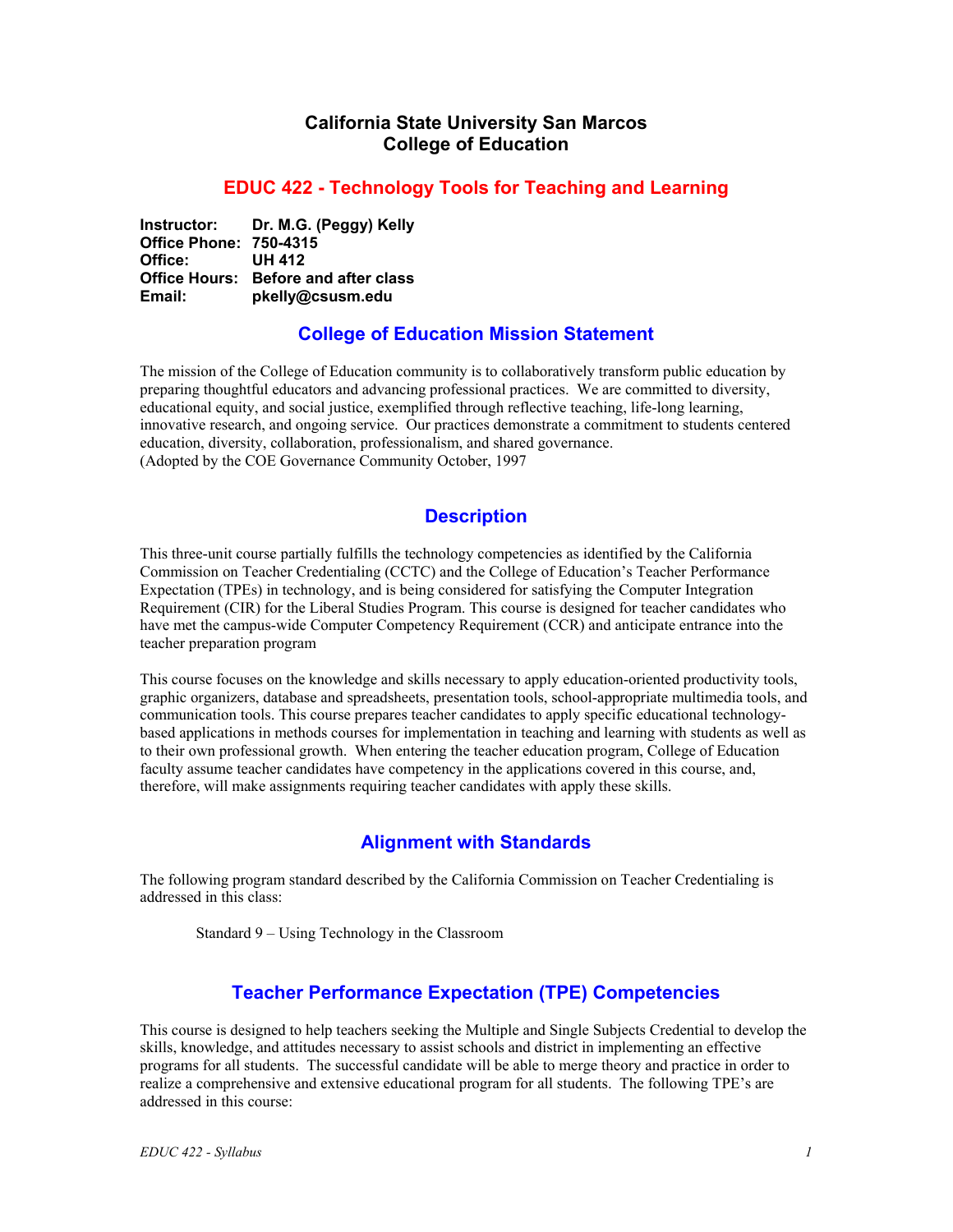Primary Emphasis TPE 14 CSUSM– Educational Technology (Based on the ISTE NETS – see below)

#### Secondary Emphasis:

- TPE 4 Making Content Accessible
- TPE 5 Student Engagement
- TPE 6 Developmentally Appropriate Teaching Practices
- TPE 7 Teaching English Language Learners
- TPE 12 Professional, legal and ethical
- TPE 13 Professional Growth

#### **National Educational Technology Standards for Teachers**

Teaching Performance Expectation (TPE 14) is based on the ISTE NETS (See [www.iste.org](http://www.iste.org/) for detailed information). This course focuses on ISTE NETS I, V, and VI:

- I. TECHNOLOGY OPERATIONS AND CONCEPTS.
	- Teachers demonstrate a sound understanding of technology operations and concepts. Teachers:
	- A. Demonstrate introductory knowledge, skills, and understanding of concepts related to technology (as described in the ISTE National Education Technology Standards for Students)
	- B. Demonstrate continual growth in technology knowledge and skills to stay abreast of current and emerging technologies
- V. PRODUCTIVITY AND PROFESSIONAL PRACTICE.
	- Teachers use technology to enhance their productivity and professional practice. Teachers:
	- A. Use technology resources to engage in ongoing professional development and lifelong learning.
	- B. Continually evaluate and reflect on professional practice to make informed decisions regarding the use of technology in support of student learning.
	- C. Apply technology to increase productivity.
	- D. Use technology to communicate and collaborate with peers, parents, and the larger community in order to nurture student learning.

#### VI. SOCIAL, ETHICAL, LEGAL, AND HUMAN ISSUES.

Teachers understand the social, ethical, legal, and human issues surrounding the use of technology in PK-12 schools and apply those principles in practice. Teachers:

- A. Model and teach legal and ethical practice related to technology use.
- B. Apply technology resources to enable and empower learners with diverse backgrounds, characteristics, and abilities.
- C. Identify and use technology resources that affirm diversity
- D. Promote safe and healthy use of technology resources.
- E. Facilitate equitable access to technology resources for all students.

## **Course Objectives**

Teacher candidates will demonstrate competency in:

- A. Meeting the ISTE standards I, V, and VI outlined above;
- B. Using a set of educational technology tools that are applied in teaching and learning within the credential program and used in public school settings; and
- C. Setting up an electronic portfolio for completion in the CSUSM teacher credentialing program.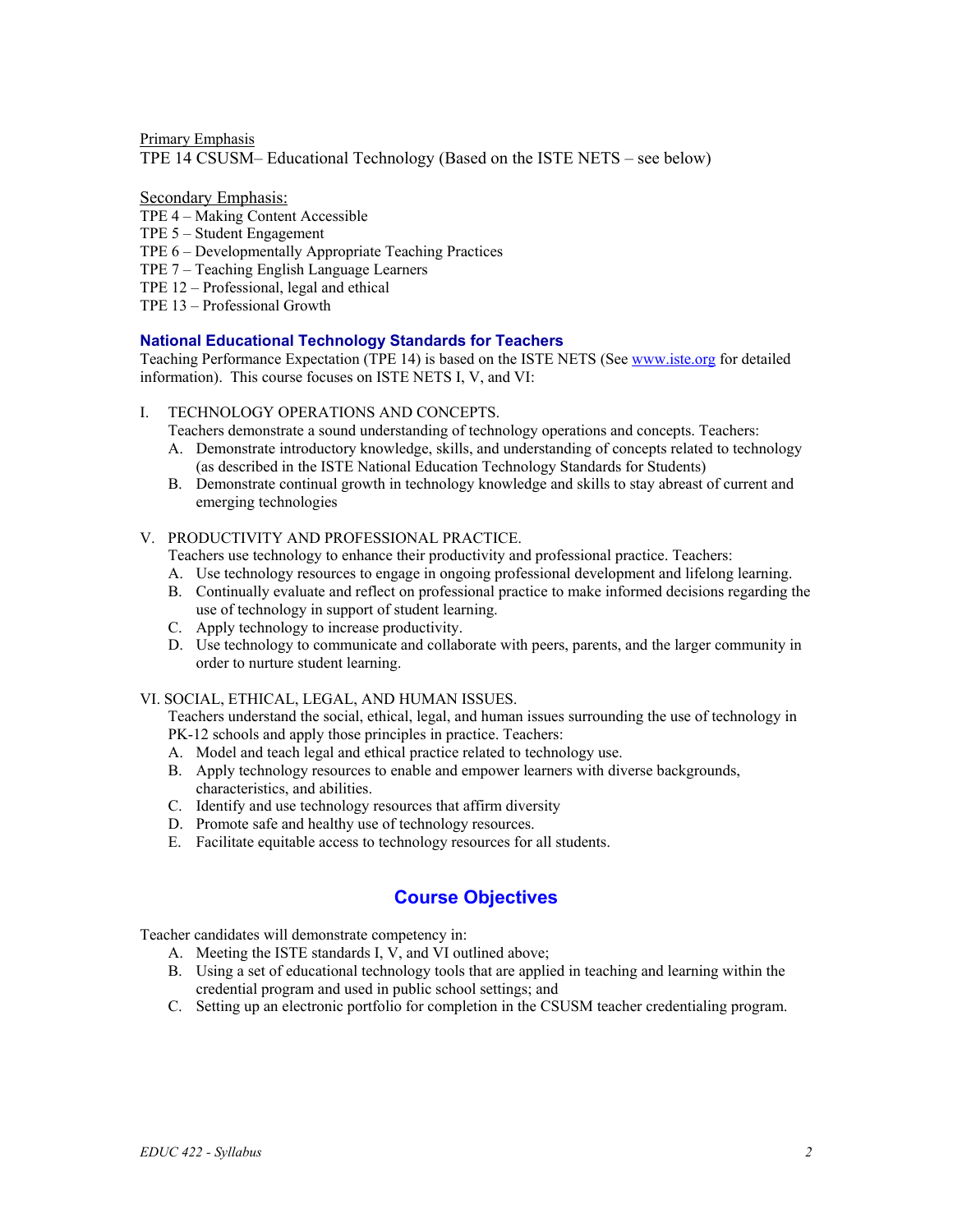## **Prerequisites**

The prerequisite for this course is completion of the campus-wide computer competency requirement. This can be fulfilled by successful completion of one of the following:

- Taking the CSUSM CCR assessment or equivalent course
- Completion of an approved computer literacy course at the community college level.

# **Required Texts**

NOTE: It is not necessary to purchase the educational software, as much of the specific software titles are available on the Web in demo-version.

- A. Two zip disks or a key-drive
- B. At least one CD-R or CD-RW
- C. *Teachers Discovering Computers: Integrating Technology into the Classroom (2nd edition)*
- Shelley & Cashman –

This is a resources text that contains skill building information in the context of how a teacher can use the skills in teaching. There is a very information-rich, publisher-provided Web site associated with the text that provides additional practice and links to other resources. Supporting Web site: [www.scsite.com/tdc2/](http://www.scsite.com/tdc2/)

D. ISTE, *Connecting Curriculum and Technology*

This is a volume produced by the professional association that contains the educational technology standards for students at all levels as well as sample lessons on how that standards can be implemented in teaching content. This book will be referred to in other CSUSM-COE courses. Supporting Web site [www.iste.org](http://www.iste.org/)

In order to successfully complete this course, the assignments must be completed with at least at an acceptable level noted on assignment rubrics. In addition to the assignments described below, performance assessment on the teacher candidate's ability to perform tasks using the software will be assessed. Because the content of this course contributes to passage of multiple TPEs, successful completion is imperative. Failure to successfully complete this course will prohibit a teacher candidate from continuing in the program beyond the first semester. The percentage of weight of each assignment is noted next the description of the topic.

### **COE Attendance Policy**

*Due to the dynamic and interactive nature of courses in the College of Education, all students are expected to attend all classes and participate actively. At a minimum, students must attend more than 80% of class time, or s/he may not receive a passing grade for the course at the discretion of the instructor. Individual instructors may adopt more stringent attendance requirements. Should the student have extenuating circumstances, s/he should contact the instructor as soon as possible.*

A good student is one who adheres to standards of dependability and promptness. If more than two class sessions are missed or there is tardiness (or leave early) for more than three sessions, the teacher candidate cannot receive an A. If more than three class sessions are missed the grade earned cannot exceed a C. Late assignments will be penalized by a 5% deduction in points for each weekday late. After two weeks, late assignments receive no credit. If extraordinary circumstances occur, please make an appointment with the instructor.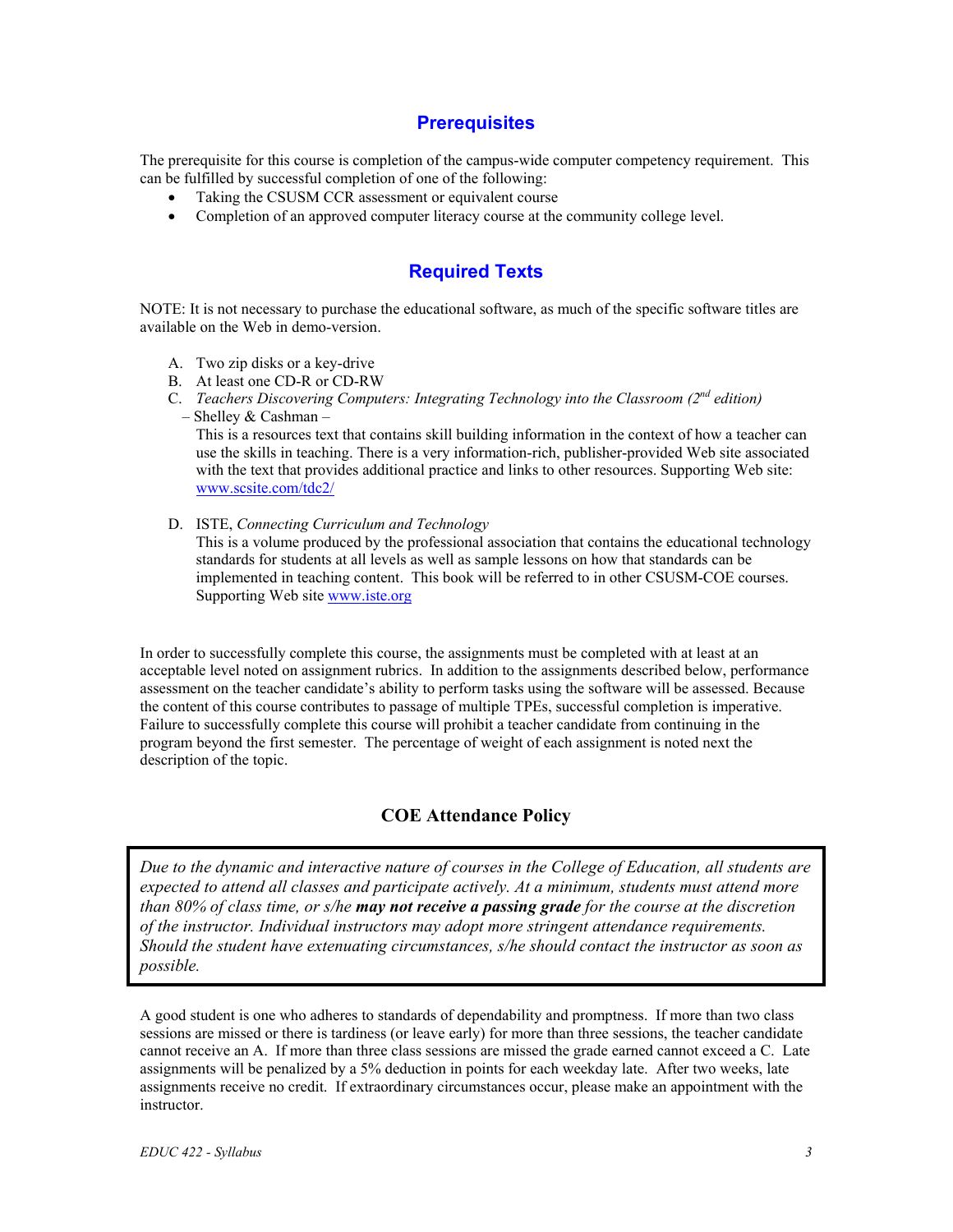### **Plagiarism and Cheating**

Please be sure to read and understand the university policy on plagiarism and cheating as it will be strictly enforced. Academic dishonestly will not be tolerated and will result in a failing grade for this course and will be reported to the University.

#### **Authorization to Teach English Language Learners**

The CSUSM credential program has been specifically designed to prepare teachers for the diversity of languages often encountered in California public school classrooms. The authorization to teach English learners is met through the infusion of content and experiences within the credential program as well as additional coursework. Students successfully completing this program receive a credential with authorization to teach English learners. (Approved by CCTC in SB2042 Program Standards, August 2002)

#### **Disabled Student Services**

Students with disabilities who require academic accommodations must be approved for services by providing appropriate and recent documentation to the Office of Disabled Student Services (DSS). This office is located in Craven Hall 5205 and can be contacted by phone at (760)750-4905, or TDD (760)750- 4909. Students authorized by DSS to receive accommodations should meet with the instructor during office hours or by appointment.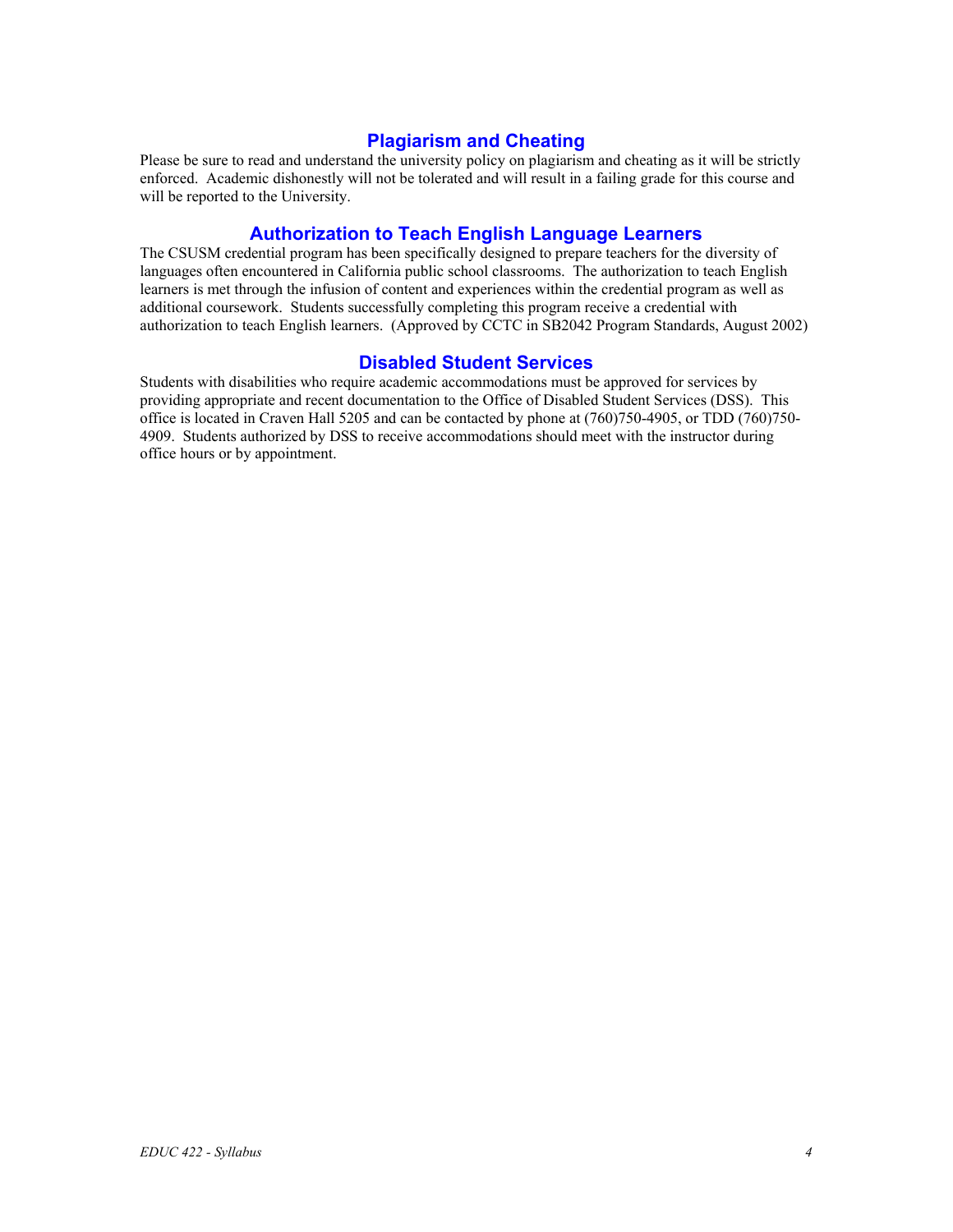## **422 Summer Schedule Notes Linda Scott & Peggy Kelly**

| Session/ | <b>Session Content</b>                                                            | <b>Due for Students</b>            |
|----------|-----------------------------------------------------------------------------------|------------------------------------|
| Date     |                                                                                   |                                    |
| $#1 -$   | Syllabus/CCR/Pretest                                                              | Must have zip or USB drive         |
| May 27   | CTAP Survey/photos                                                                |                                    |
|          | Intro to Mac                                                                      |                                    |
|          | Intro Text site                                                                   |                                    |
|          | WebCT Orientation - attachment with letter                                        |                                    |
|          | Intro Internet Activity                                                           |                                    |
|          | Introductory letter – diagnostic activity for writing and                         |                                    |
|          | formatting                                                                        |                                    |
|          | **Intro calendar                                                                  |                                    |
|          | Intro Backflip - Create three folders with 12 resources                           |                                    |
|          | distributed – resources are annotated                                             |                                    |
|          | TIP of the $DAY - Default$ page                                                   |                                    |
| #2       | Portfolio Orientation -                                                           |                                    |
| May 29   | Excel tracking sheet, set folder, etc.                                            | Chapter 1                          |
|          | Database set -up on AppleWorks for info                                           |                                    |
|          | <b>ISTE Website</b>                                                               |                                    |
|          | Intro - Position paper (use Inspiration looking at                                |                                    |
|          | educational issues)                                                               |                                    |
|          | Search techniques                                                                 |                                    |
|          | $WebCT -$                                                                         |                                    |
|          | **Intro discussion board using Google search techniques                           |                                    |
|          | - small groups                                                                    |                                    |
|          | TIP of the DAY -                                                                  |                                    |
| #3       | Library presentation                                                              | Chapter 2                          |
| June 3   | Position paper proposal due including resources                                   | Position paper proposal due        |
|          | Library orientation to online resources                                           | <b>Internet Activity</b>           |
|          | Inspiration Topics $-15$ minutes to learn a tool and                              |                                    |
|          | present                                                                           |                                    |
|          | Prewrite activity using Inspiration for position paper                            |                                    |
|          | linking to online resources being used in paper.                                  |                                    |
|          | TIP of the $DAY -$ Customizing your browser favorites                             |                                    |
|          | page.                                                                             |                                    |
| #4       | Sign up for Copyright and Fair Use Virtual Assignment                             | Chapter 3                          |
| June 5   | Introduce Excel - Start Excel Project                                             | Backflip folders due               |
|          | Kidspiration activity following up with grade level                               |                                    |
|          | Upload and download a file                                                        |                                    |
|          | Blackflip Assignment – requires folders and descriptions                          |                                    |
|          | Intro software presentation activity                                              |                                    |
|          | TIP of the DAY-                                                                   |                                    |
| #5       | PEG OUT                                                                           | Posted by midnight                 |
| June 10  | Social, Ethical, Legal - Activity - Linda Scott activity -                        | Journal #1 due (includes chpt. 1 - |
|          | Fair Use<br>NOTE-Journal #1 Due                                                   | 4)                                 |
|          |                                                                                   | Chapter 4                          |
|          | Group work time                                                                   |                                    |
| #6       | TIP of the DAY                                                                    |                                    |
| June 12  | PEG OUT - Kathy Hayden<br>Present copyright/fair use - do a jigsaw. Present using | Responses due before class         |
|          |                                                                                   | Chapter 5                          |
|          | an Inspiration template.                                                          | Excel Project due                  |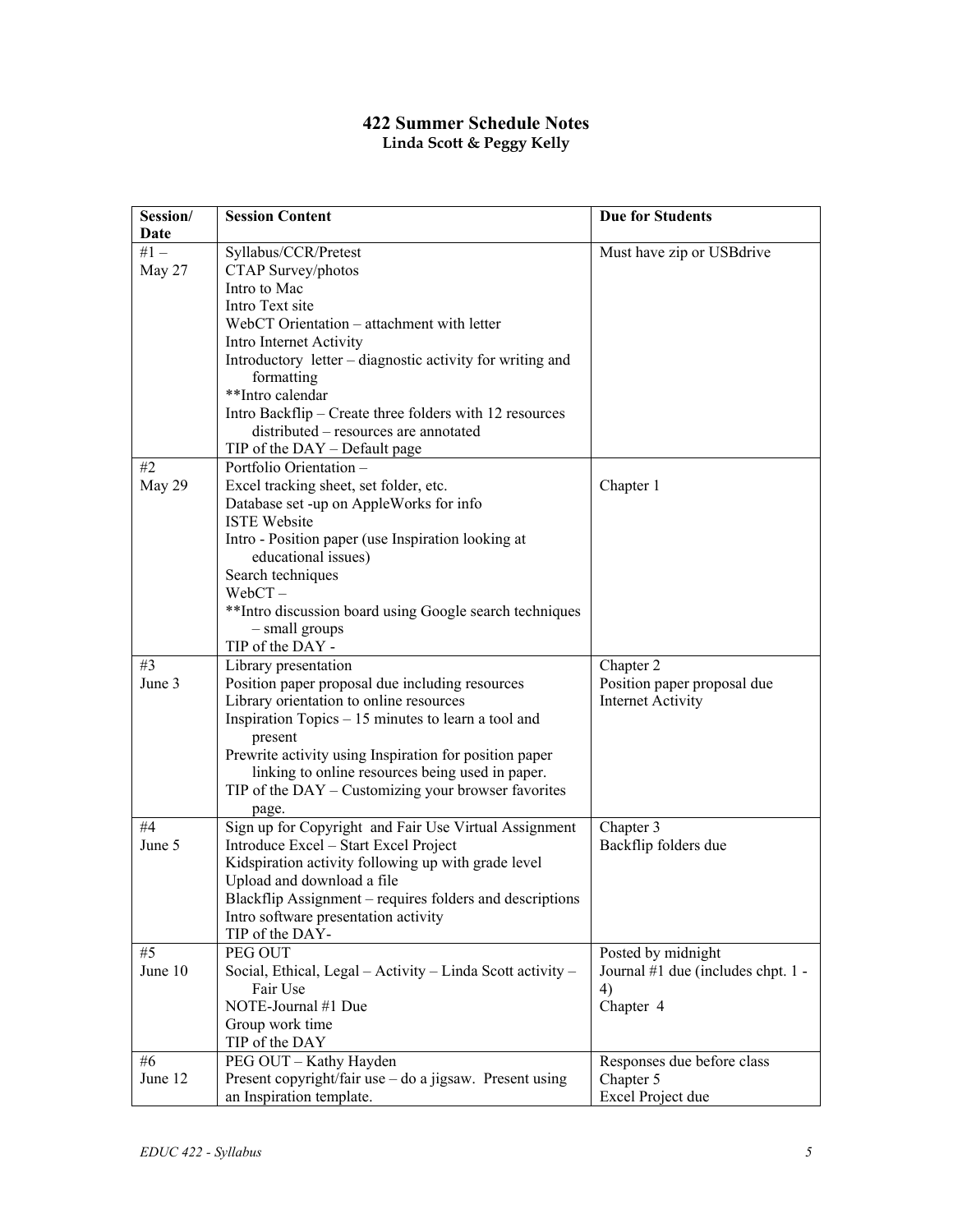|         | Intro Powerpoint - Teach a standard                  |                                     |
|---------|------------------------------------------------------|-------------------------------------|
|         | Select a standards from resources                    |                                     |
|         | Make from blank slide                                |                                     |
|         | Change background color                              |                                     |
|         | Goto Google-images to find a graphic or clipart      |                                     |
|         | Design a simple slide with text and in pages –       |                                     |
|         | also use a hyperlink                                 |                                     |
|         |                                                      |                                     |
|         | Mid-semester assessment (Chapters 1-5)               |                                     |
|         | 7 position papers due                                |                                     |
|         | TIP of the DAY-                                      |                                     |
| #7      | PEG OUT                                              | Chapter 6                           |
| June 17 | Learning Theory Activity - Done o n discussion board |                                     |
|         | Group work time                                      |                                     |
|         | 7 position papers due                                |                                     |
|         | TIP of the DAY-                                      |                                     |
| #8      | PEG OUT                                              | Chapter 7                           |
| June 19 | Newsletter Activity                                  |                                     |
|         | 7 position papers due                                |                                     |
|         | Group work time                                      |                                     |
|         | TIP of the DAY                                       |                                     |
| #9      | Newsletter read around/revision                      | Newsletter                          |
| June 24 | 7 position papers due                                | Journal $#2$ (includes chpt. 5 - 8) |
|         | NOTE-Journal #2                                      | Chapter 8                           |
|         | CTAP Survey #2                                       |                                     |
|         | TIP of the DAY-                                      |                                     |
| #10     | Software Project Due                                 | <b>Revised Newsletter</b>           |
| June 26 |                                                      | Software Project presentation       |
|         | TIP of the DAY-                                      |                                     |
| #11     | PEG OUT                                              |                                     |
| July 1  | TIP of the DAY-                                      |                                     |
| #12     | PEG OUT                                              | Portfolio due date - CD             |
| July 3  | Made all changes in narratives                       |                                     |
|         |                                                      |                                     |